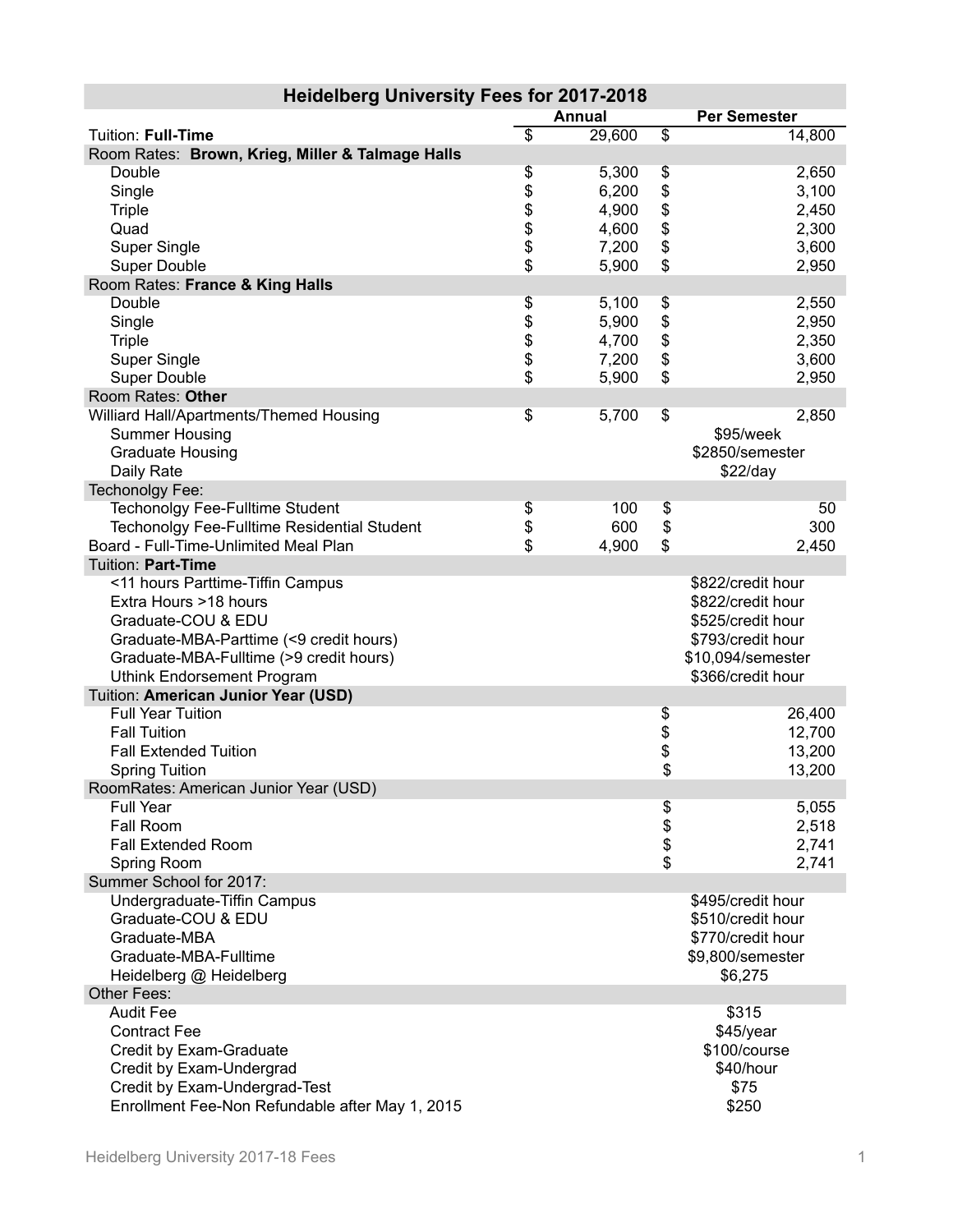| <b>Graduation Fee</b><br>International Insurance<br>Late Graduation Application Fee<br>Lost Key<br>New Id<br>Parking Fee-Commuter<br>Parking Fee-Resident<br>Parking Fee-Temporary<br><b>Parking Fines</b><br><b>Private Music Lessons</b><br><b>Returned Check Fee</b><br>Transcripts |                                | \$105<br>\$120/month (Est)<br>\$25<br>\$100/key<br>\$25<br>\$25/year<br>\$50/year<br>\$1/day<br>\$25-\$50<br>\$250/hour<br>\$25/check<br>\$5/transcript |
|----------------------------------------------------------------------------------------------------------------------------------------------------------------------------------------------------------------------------------------------------------------------------------------|--------------------------------|---------------------------------------------------------------------------------------------------------------------------------------------------------|
|                                                                                                                                                                                                                                                                                        | <b>Undergraduate Lab Fees:</b> |                                                                                                                                                         |
| Anthropology                                                                                                                                                                                                                                                                           | <b>ANT 347</b>                 | \$500/course (estimated)                                                                                                                                |
| Anthropology                                                                                                                                                                                                                                                                           | <b>ANT 250</b>                 | \$85/course                                                                                                                                             |
| Anthropology                                                                                                                                                                                                                                                                           | <b>ANT 251</b>                 | \$85/course                                                                                                                                             |
| Art                                                                                                                                                                                                                                                                                    | <b>ART 102</b>                 | \$30/course                                                                                                                                             |
| Art                                                                                                                                                                                                                                                                                    | <b>ART 103</b>                 | \$50/course                                                                                                                                             |
| Art                                                                                                                                                                                                                                                                                    | <b>ART 131</b>                 | \$30/course                                                                                                                                             |
| Art                                                                                                                                                                                                                                                                                    | <b>ART 312</b>                 | \$40/credit hour                                                                                                                                        |
| Art                                                                                                                                                                                                                                                                                    | <b>ART 355</b>                 | \$20/course                                                                                                                                             |
| Art                                                                                                                                                                                                                                                                                    | <b>ART 358</b>                 | \$20/course                                                                                                                                             |
| <b>Athletic Training</b>                                                                                                                                                                                                                                                               | <b>ATR 171</b>                 | \$15/course                                                                                                                                             |
| <b>Athletic Training</b>                                                                                                                                                                                                                                                               | <b>ATR 180</b>                 | \$50/course                                                                                                                                             |
| <b>Athletic Training</b>                                                                                                                                                                                                                                                               | <b>ATR 225</b>                 | \$15/course                                                                                                                                             |
| <b>Athletic Training</b>                                                                                                                                                                                                                                                               | <b>ATR 252</b>                 | \$27/course                                                                                                                                             |
| Biology                                                                                                                                                                                                                                                                                | <b>BIO 110L</b>                | \$65/course                                                                                                                                             |
| Biology                                                                                                                                                                                                                                                                                | <b>BIO 123L</b>                | \$35/course                                                                                                                                             |
| Biology                                                                                                                                                                                                                                                                                | <b>BIO 115</b>                 | \$15/course                                                                                                                                             |
| Biology                                                                                                                                                                                                                                                                                | <b>BIO 223</b>                 | \$15/course                                                                                                                                             |
| Biology                                                                                                                                                                                                                                                                                | <b>BIO 324</b>                 | \$25/course                                                                                                                                             |
| Biology                                                                                                                                                                                                                                                                                | <b>BIO 365</b>                 | \$50/course                                                                                                                                             |
| Chemistry                                                                                                                                                                                                                                                                              | <b>CHM 103</b>                 | \$25/course                                                                                                                                             |
| Chemistry                                                                                                                                                                                                                                                                              | <b>CHM 105</b>                 | \$30/course                                                                                                                                             |
| Chemistry                                                                                                                                                                                                                                                                              | CHM 108-Trip                   | \$2500/course                                                                                                                                           |
| Chemistry                                                                                                                                                                                                                                                                              | <b>CHM 111</b>                 | \$30/course                                                                                                                                             |
| Chemistry                                                                                                                                                                                                                                                                              | <b>CHM 112</b>                 | \$25/course                                                                                                                                             |
| Chemistry                                                                                                                                                                                                                                                                              | <b>CHM 201</b>                 | \$25/course                                                                                                                                             |
| Chemistry                                                                                                                                                                                                                                                                              | <b>CHM 202</b>                 | \$25/course                                                                                                                                             |
| Chemistry                                                                                                                                                                                                                                                                              | <b>CHM 205</b>                 | \$25/course                                                                                                                                             |
| Chemistry                                                                                                                                                                                                                                                                              | <b>CHM 305</b>                 | \$25/course                                                                                                                                             |
| Chemistry                                                                                                                                                                                                                                                                              | <b>CHM 307</b>                 | \$25/course                                                                                                                                             |
| Chemistry                                                                                                                                                                                                                                                                              | <b>CHM 308</b>                 | \$25/course                                                                                                                                             |
| Chemistry                                                                                                                                                                                                                                                                              | <b>CHM 311</b>                 | \$25/course                                                                                                                                             |
| Chemistry                                                                                                                                                                                                                                                                              | <b>CHM 404</b>                 | \$25/course                                                                                                                                             |
| Chemistry                                                                                                                                                                                                                                                                              | <b>CHM 405</b>                 | \$25/course                                                                                                                                             |
| Chemistry                                                                                                                                                                                                                                                                              | <b>CHM 409</b>                 | \$25/course                                                                                                                                             |
| Chemistry                                                                                                                                                                                                                                                                              | CHM 409-Trip                   | \$600                                                                                                                                                   |
| Chemistry                                                                                                                                                                                                                                                                              | <b>CHM 410</b>                 | \$25/course                                                                                                                                             |
| Chemistry                                                                                                                                                                                                                                                                              | <b>CHM 412</b>                 | \$25/course                                                                                                                                             |
| Chemistry                                                                                                                                                                                                                                                                              | <b>CHM 415</b>                 | \$25/course                                                                                                                                             |
| Chemistry                                                                                                                                                                                                                                                                              | <b>CHM 416</b>                 | \$25/course                                                                                                                                             |
| Chemistry                                                                                                                                                                                                                                                                              | <b>CHM 417</b>                 | \$25/course                                                                                                                                             |
| Chemistry                                                                                                                                                                                                                                                                              | <b>CHM 475</b>                 | \$25/course                                                                                                                                             |
| Chemistry                                                                                                                                                                                                                                                                              | <b>CHM 476</b>                 | \$25/course                                                                                                                                             |